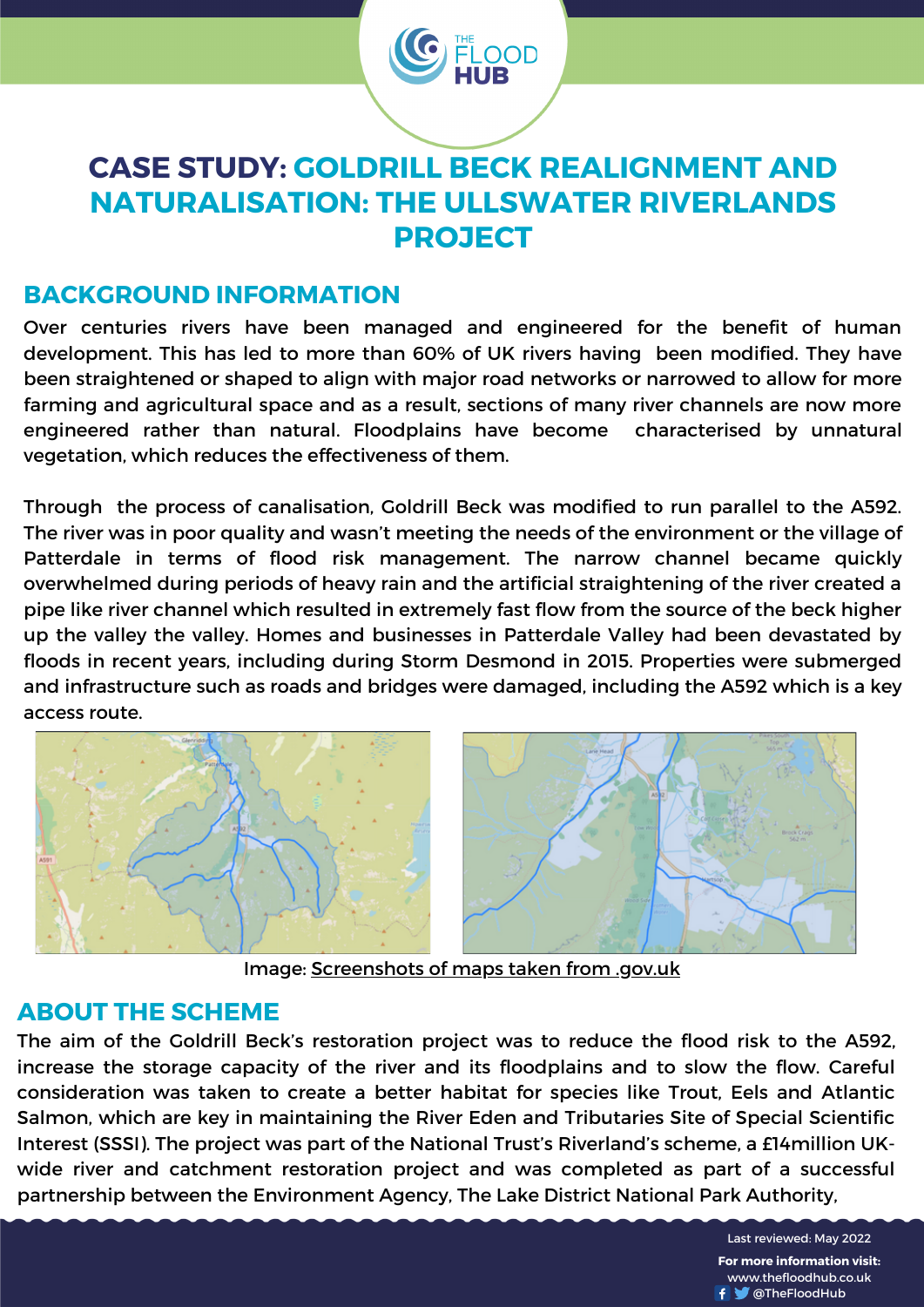

Cumbria County Council, and the farm tenants. Costing £680,000 the project took six-months and was completed in August 2021.

Parties involved in the planning and design of the project were:

- AECOM
- Dynamic Rivers
- Ebsford Environmental Contractors

Funding for the project was received from:

- National Trust
- Natural England Water Environment Grant

The design for Goldrill Beck was developed by AECOM, in consultation with partners and local community leaders and sought to improve both flood risk and the natural environment. It was also important that the site could continue to be used for grazing cattle. In total, 1.8km of Goldrill Beck was restored through re-meandering and embankment removal. The narrow, deep, and straight channel was restored to a very wide, curved and more natural river course, which allowed the river to flow more naturally, as it should. A curved, rough channel was dug through the centre of the floodplain using low-impact machinery which had special tracks to protect the peatland.

# **FLOOD RISK MANAGEMENT**

The project has been able to slow the flow of water and reconnect the beck with the floodplains which will allow the wider landscape to absorb floodwater. This has been achieved through installing features which have promoted a more natural flow. Such features are:

- gravel bars
- riffles
- meanders
- pools
- planting of tall vegetation

These features allow the river to vary in depth and speed and when the river is high, it can gently spill onto the surrounding fields before draining away. The new river course splits into multiple channels as it travels through the woods, which creates valuable, wet woodland habitat. The old channel has been partially filled so it can act as a water store if needed whilst also leaving a legacy of the heritage of the beck. The affect the re-naturalisation project has had on the area surrounding Goldrill Beck has complimented other projects which are part of the wider catchment based Ullswater Catchment Management CIC.

> Last reviewed: May 2022 **For more information visit:** www.thefloodhub.co.uk f **W** @TheFloodHub